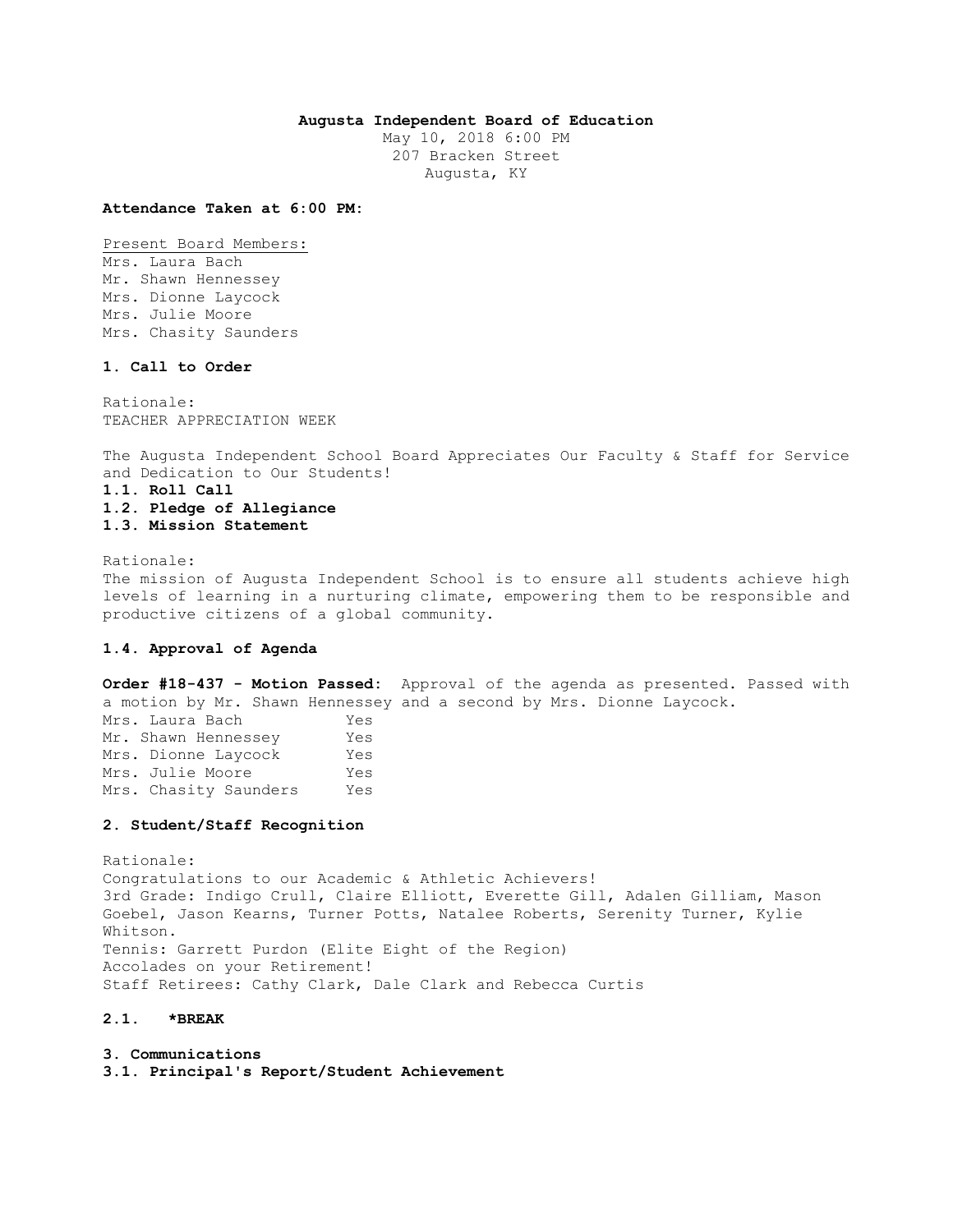Rationale:

Principal Kelsch reported a successful spring testing window concluded and reported upcoming end-of-year dates to the board.

## **3.2. Superintendent's Report**

Rationale: Superintendent, Lisa McCane announced Augusta Independent School District was awarded a TENCO Workforce Development Youth Employment Grant in the amount of \$88,000 and the Mason County Area Technology Center was awarded a New Skills for Youth Grant. The district submitted a Non-Traditional Instruction Program application to the Kentucky Department of Education, according to Superintendent McCane. She stated this would grant the district up to the equivalent of ten student attendance days for health or safety reasons using an alternative instruction plan. If approved, the NTI Program will be implemented during the 2018-2019 school year. Superintendent McCane informed board members the district was awarded Title IV funding to support safe and healthy student initiatives.

## **3.3. Personnel**

Rationale: Superintendent McCane reported the district currently has vacancies for a middle school math teacher, board office administrative assistant and cafeteria staff member.

# **3.4. Attendance/Enrollment**

Rationale: Enrollment P-12: 304 Enrollment K-12: 286 April Attendance: 95.81% Overall Attendance: 95.11%

# **3.5. Citizens**

**3.6. Board Members** 

# **4. Business Action/Discussion Items**

#### **4.1. Approve 2018-2019 Tentative Budget & Salary Schedules**

Rationale: Finance Officer, Kelley Gamble reviewed the 2018-2019 Tentative Budget and presented a Nickel Tax presentation of various options to the board.

**Order #18-438 - Motion Passed:** Approve 2018-2019 Tentative Budget & Salary Schedules passed with a motion by Mrs. Dionne Laycock and a second by Mrs. Julie Moore. Mrs. Laura Bach Yes Mr. Shawn Hennessey Yes Mrs. Dionne Laycock Yes Mrs. Julie Moore Yes Mrs. Chasity Saunders Yes

# **4.2. Approve Monthly Budget Report**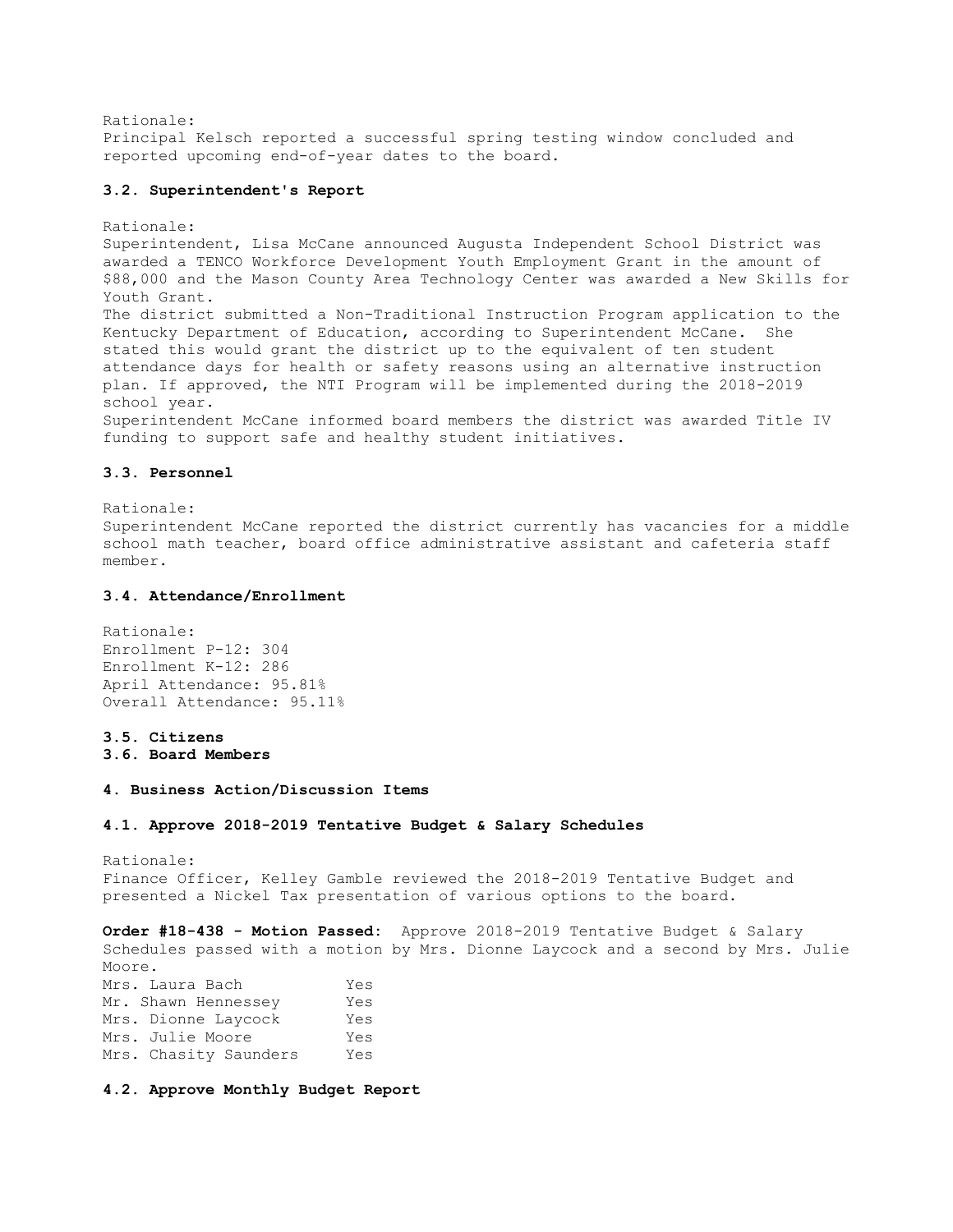Rationale: April 2018 Budget Report General Fund Revenue receipts through April totaled nearly \$1,595,000. Local Revenue: Property tax revenue accounted for over \$232,000. Utility taxes generated nearly \$109,000. Nearly \$22,000 has been collected in motor vehicle taxes, while \$22,000 has been received from PSC taxes, \$2,300 in delinquent property taxes, and \$2,200 in omitted property taxes. \$13,600 has been collected for tuition. Over \$6,400 was received for bus rental, while a \$2,400 worker's comp refund was received. The fitness center has collected over \$1,700 in dues. \$1,700 in miscellaneous revenue has been collected. State Revenue: SEEK funding accounted for \$1,158,000, while \$5,200 was received for revenue in lieu of taxes from the state. Federal Revenue: Over \$15,000 was received for Medicaid reimbursement. Expenditures through April totaled \$1,413,000. School Budget: The school's budget is \$19,750. Through April, \$16,000 was spent, with another \$700 obligated. \$6,900 was expended on copying and printing, \$3,700 on general supplies, \$1,400 on dues and fees, \$1,300 on supplemental curriculum materials, \$1,100 on technology supplies, and \$930 was expended on assessment software. Maintenance Budget: Expenses totaled over \$194,000 through April. Expenses included \$68,000 on utility services, \$57,000 on salaries and benefits, \$31,000 for property insurance, \$11,300 on repairs and maintenance, \$10,200 on general supplies, \$8,000 on professional services, \$6,900 on machinery (boiler pumps), and \$1,200 on snow removal. 76% of the maintenance budget has been utilized. Transportation Budget: Through April, costs were approximately \$63,600. \$37,000 was expended on salaries and benefits, \$10,400 on diesel fuel, \$5,500 on fleet insurance, \$5,400 in repair parts, \$4,000 on vehicle repair and maintenance, and \$900 on supplies/services/fees. 61% of the transportation budget has been utilized. For the general fund, receipts exceeded expenditures by approximately \$181,800. Special Revenue Fund Nothing to report on Fund 2. Food Service Fund Food service revenue through April totaled nearly \$152,000. \$136,000 was received for federal reimbursement, while \$16,000 was local revenue. Expenses totaled approximately \$136,000, including \$82,300 on food and supplies, \$49,300 was for salaries and benefits, \$2,600 on dues and fees, and \$1,700 on equipment costs. The food service balance as of April 30 was approximately \$16,000.

**Order #18-439 - Motion Passed:** Approve Monthly Budget Report passed with a motion by Mr. Shawn Hennessey and a second by Mrs. Julie Moore.

Mrs. Laura Bach Yes Mr. Shawn Hennessey Yes Mrs. Dionne Laycock Yes Mrs. Julie Moore Yes Mrs. Chasity Saunders Yes

# **4.3. Approve Monthly Facilities Report**

Rationale: Monthly Maintenance:

- Serviced cafeteria fire extinguisher
- Repaired urinal in library
- Repaired sink in boys' restroom
- Replaced air conditioner filters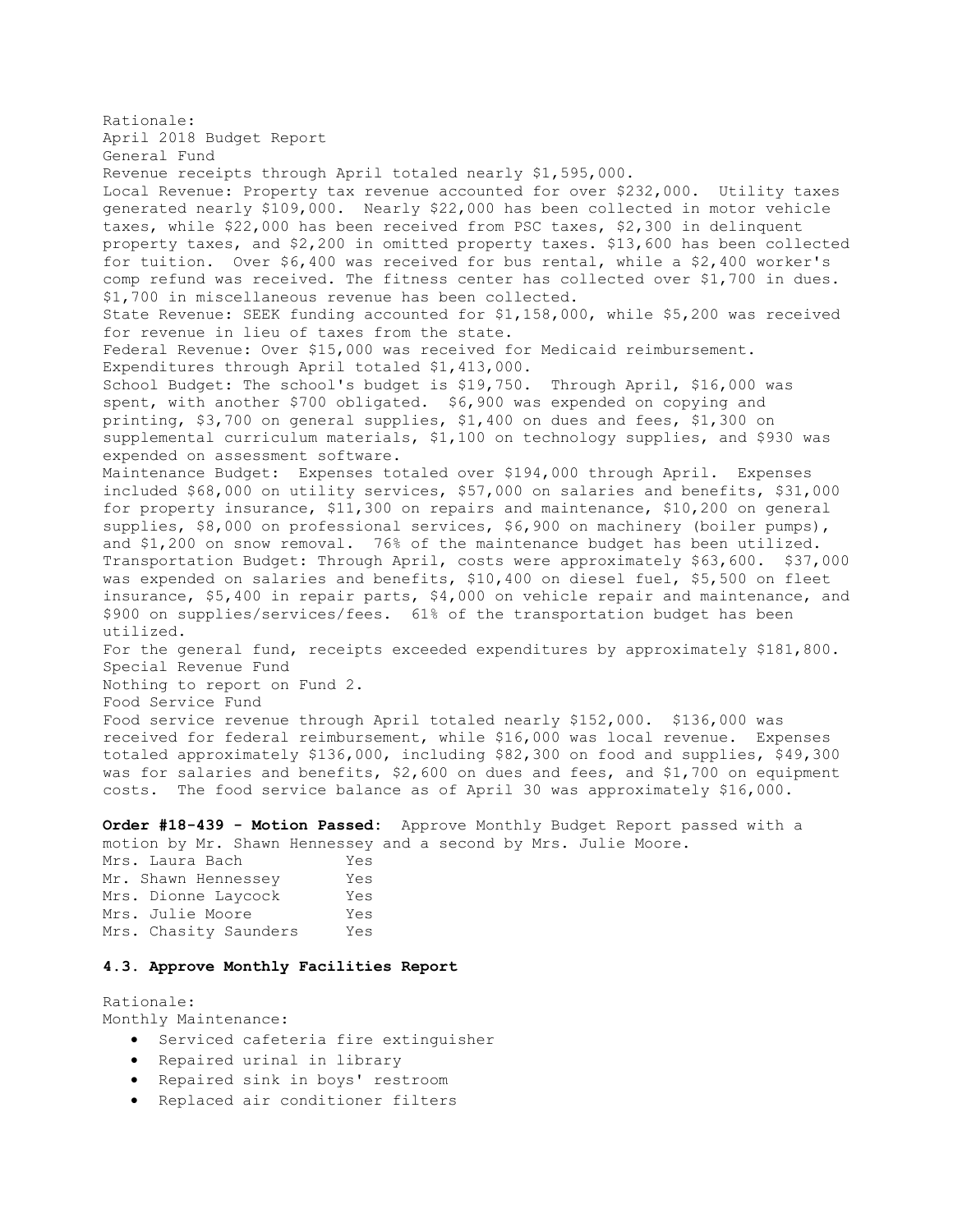- Serviced mowing equipment
- Prom preparations w/ decorations and facility clean up

**Order #18-440 - Motion Passed:** Approve Monthly Facilities Report passed with a motion by Mrs. Julie Moore and a second by Mr. Shawn Hennessey.

| Mrs. Laura Bach       | Yes |
|-----------------------|-----|
| Mr. Shawn Hennessey   | Yes |
| Mrs. Dionne Laycock   | Yes |
| Mrs. Julie Moore      | Yes |
| Mrs. Chasity Saunders | Yes |

#### **4.4. Approve 2018-2019 Liberty Mutual Insurance Renewal**

Rationale:

Superintendent, Lisa McCane stated the district's insurance policy is currently with Liberty Mutual and includes property, fleet, umbrella, and workers compensation. She stated the insurance renewal is decreasing by approximately \$5,000 this year and if there are no significant claims to workers compensation, the price will continue to drop the next couple of years. The current experience mod for Augusta Independent is 1.30, down from 1.82 the previous year. Superintendent McCane explained the "mod" is made up of the three previous policy years not counting the current year and stated there had been no claims the last two years. She stated insurance companies operate by frequency and severity of workers comp. claims and although the district did not have frequent claims, there was one major claim.

A subsequent claim during the 7/1/15 to 7/1/16 policy year then caused the mod to increase further. This claim will affect the district's mod next year as well. However, at this time next year, the 7/1/14 to 7/1/15 policy year will "roll off" the mod calculation and the current year with no claims will "roll on" the mod calculation.

In summary, the district can expect a decrease in the mod next year assuming no losses for the remainder of this year and then a large drop in the mod the year after again, assuming good loss history going forward.

**Order #18-441 - Motion Passed:** Approve 2018-2019 Liberty Mutual Insurance Renewal passed with a motion by Mr. Shawn Hennessey and a second by Mrs. Chasity Saunders.

| Mrs. Laura Bach       | Yes |
|-----------------------|-----|
| Mr. Shawn Hennessey   | Yes |
| Mrs. Dionne Laycock   | Yes |
| Mrs. Julie Moore      | Yes |
| Mrs. Chasity Saunders | Yes |

## **4.5. Approve Preschool Tuition Policy & Agreement**

**Order #18-442 - Motion Passed:** Approve Preschool Tuition Policy & Agreement passed with a motion by Mrs. Chasity Saunders and a second by Mrs. Dionne Laycock. Mrs. Laura Bach Yes

| Mr. Shawn Hennessey   | Yes |
|-----------------------|-----|
| Mrs. Dionne Laycock   | Yes |
| Mrs. Julie Moore      | Yes |
| Mrs. Chasity Saunders | Yes |

**5. Business Consent Items**